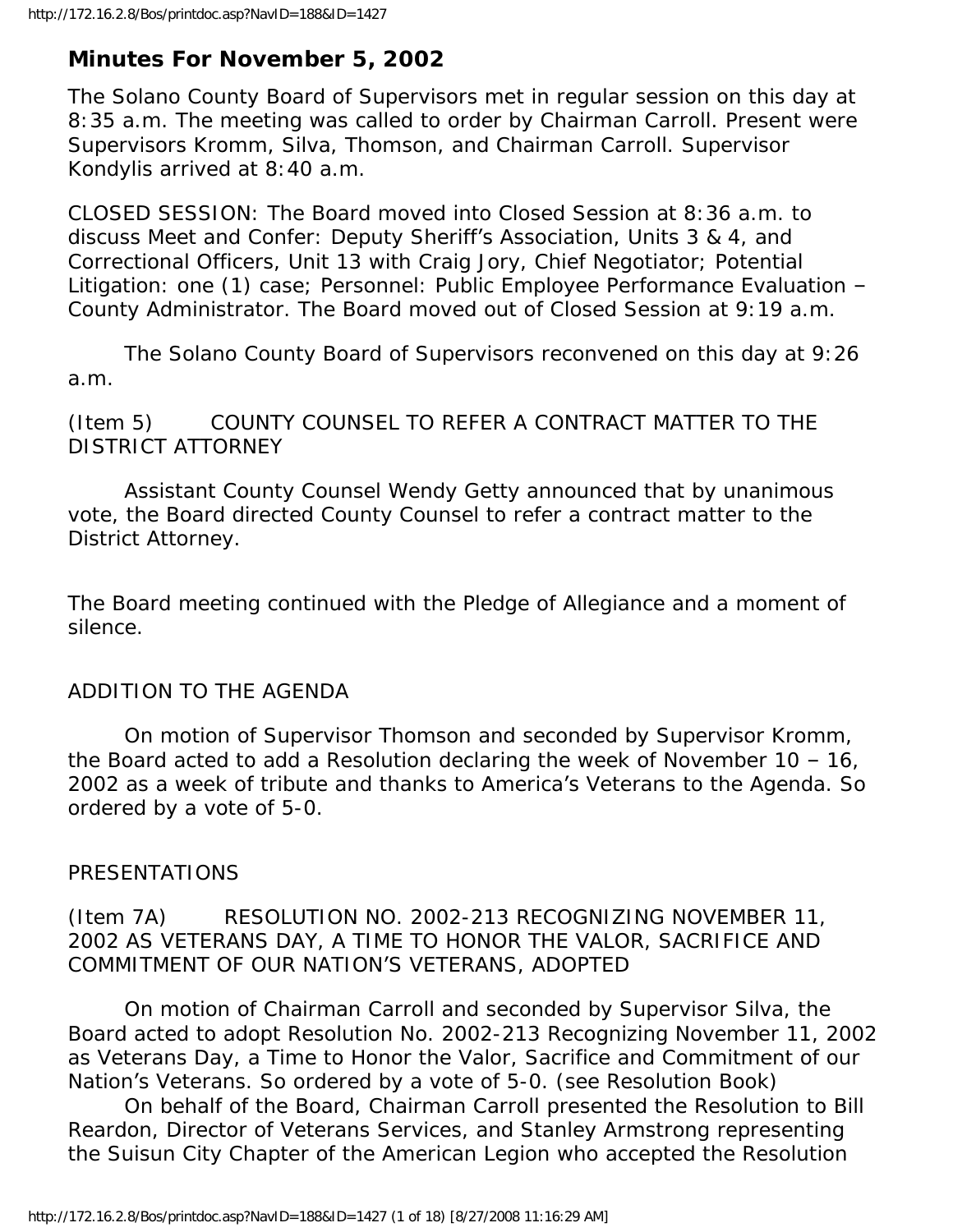on behalf of all the Veterans and Veterans service groups in Solano County.

(Item 7B) RESOLUTION NO. 2002-223 DECLARING THE WEEK OF NOVEMBER 10 – NOVEMBER 16, 2002 AS A WEEK OF TRIBUTE AND THANKS TO AMERICA'S VETERANS, ADOPTED

 On motion of Supervisor Thomson and seconded by Supervisor Silva, the Board acted to adopt Resolution No. 2002-223 Declaring the Week of November 10 – 16, 2002 as a Week of Tribute and Thanks to America's Veterans. So ordered by a vote of 5-0. (see Resolution Book)

 On behalf of the Board, Chairman Carroll presented the Resolution to Kathleen Heeren, Commander American Legion Post 165, and Donna Suiter, acting President of the America Legion Post 165 Auxiliary. Commander Heeren accepted the resolution on behalf of all Solano County Veterans, and outlined the Veterans Day commemorative program.

# ITEMS FROM THE FLOOR

# APPEARANCE BY DONALD TIPTON, REGARDING VARIOUS ISSUES

Donald Tipton, Vallejo, voiced his concerns regarding grading that has been done at the construction site of the Highway Church of God in Christ in the Homeacres area and the potential flooding problems with block drainage lines, and with the lack of dust control on the site. Mr. Tipton provided the Board with a facsimile that was sent to the Department of Environmental Management from Vallejo Sanitation and Flood Control (VSFCD) regarding this site. Mr. Tipton also voiced concerns regarding a Public Notice to Residents in the vicinity of 1100 block of Warren Avenue in Vallejo, incorporated herein by reference, regarding hazardous waste levels of metals on the property, and the lack of notification to the Homeacres Improvement Association and VSFCD for pollution control.

### APPROVAL OF AGENDA

On motion of Supervisor Kromm and seconded by Supervisor Kondylis, the Board acted to approve the submitted Agenda, incorporated herein by reference, with the following modifications:

(Item 7B) Resolution declaring the week of November  $10 - 16$ , 2002 as a week of tribute and thanks to America's Veterans, added to the Agenda.

(Item 15B) Adoption of a resolution amending the Alphabetical Listing of Classes and Salaries to add the new classification of Chief Deputy Public Administrator/Public Guardian/Public Conservator, Deputy Public Administrator/ Public Guardian/Public Conservator and Public Administrator/Public Guardian; adoption of a resolution amending the Allocation List in the Public Guardian's Office and the Sheriff's Office to reflect the classification changes, removed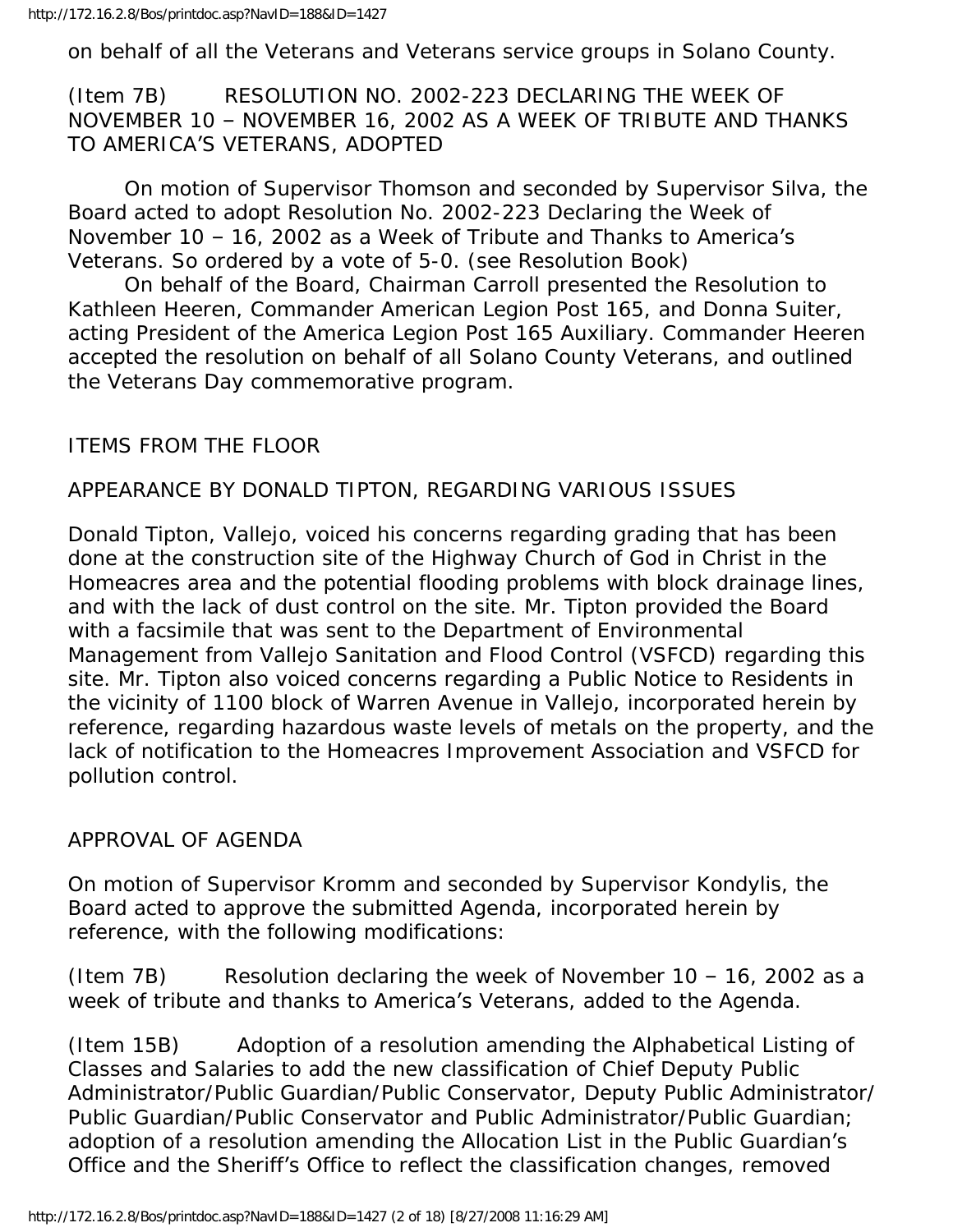from the Consent Calendar.

(Item 20A) Approval of an agreement with D. H. Blattner & Sons, Inc. for the maintenance and repair of specific county roads during the construction of the High Winds wind power project in the Montezuma Hills area, removed from the Consent Calendar.

So ordered by a vote of 5-0.

#### CONSENT CALENDAR

On motion of Supervisor Kromm and seconded by Supervisor Thomson, the Board acted to approve the following Consent Calendar items by a vote of 5-0.

(Item 13) PROCLAMATION DECLARING NOVEMBER 2002 AS LUNG CANCER AWARENESS MONTH, approved.

(Item 14) RESOLUTION NO. 2002-214 AUTHORIZING CONVEYANCE OF INTEREST IN OLD TOWN HALL IN VACAVILLE, adopted. (see Resolution Book)

(Item 15A) RESOLUTION NO. 2002-215 AMENDING THE ALPHABETICAL LISTING OF CLASSES AND SALARIES (ASSISTANT SUPERINTENDENT, JUVENILE HALL), adopted. (see Resolution Book)

(Item 16A) GRANT AGREEMENT FROM THE PUBLIC HEALTH INSTITUTE/ CALIFORNIA CENTER FOR RESEARCH ON WOMEN AND FAMILIES RE CALWORKS/CHILD WELFARE PARTNERSHIP, as outlined in the Agenda Submittal from Health and Social Services dated November 5, 2002, incorporated herein by reference, approved and Chairman authorized to sign said contract on behalf of Solano County.

APPROPRIATION TRANSFER IN THE AMOUNT OF \$31,000 FROM UNANTICIPATED REVENUE, as outlined in the Agenda Submittal from Health and Social Services dated November 5, 2002, incorporated herein by reference, approved.

(Item 16B) SUBMISSION OF GRANT APPLICATION TO THE STATE DEPARTMENT OF ALCOHOL AND DRUG PROGRAMS RE DEVELOPMENT OF STRENGTHENING CONNECTIONS INITIATIVE, A SAFE AND DRUG-FREE SCHOOLS AND COMMUNITIES PREVENTION PROGRAM, as outlined in the Agenda Submittal from Health and Social Services dated November 5, 2002, incorporated herein by reference, approved.

(Item 16C) GRANT FUNDING IN THE AMOUNT OF \$45,050 FROM THE STATE EMERGENCY MEDICAL SERVICES AUTHORITY RE UPDATE OF SOLANO COUNTY TRAUMA CARE, as outlined in the Agenda Submittal from Health and Social Services dated November 5, 2002, incorporated herein by reference, accepted.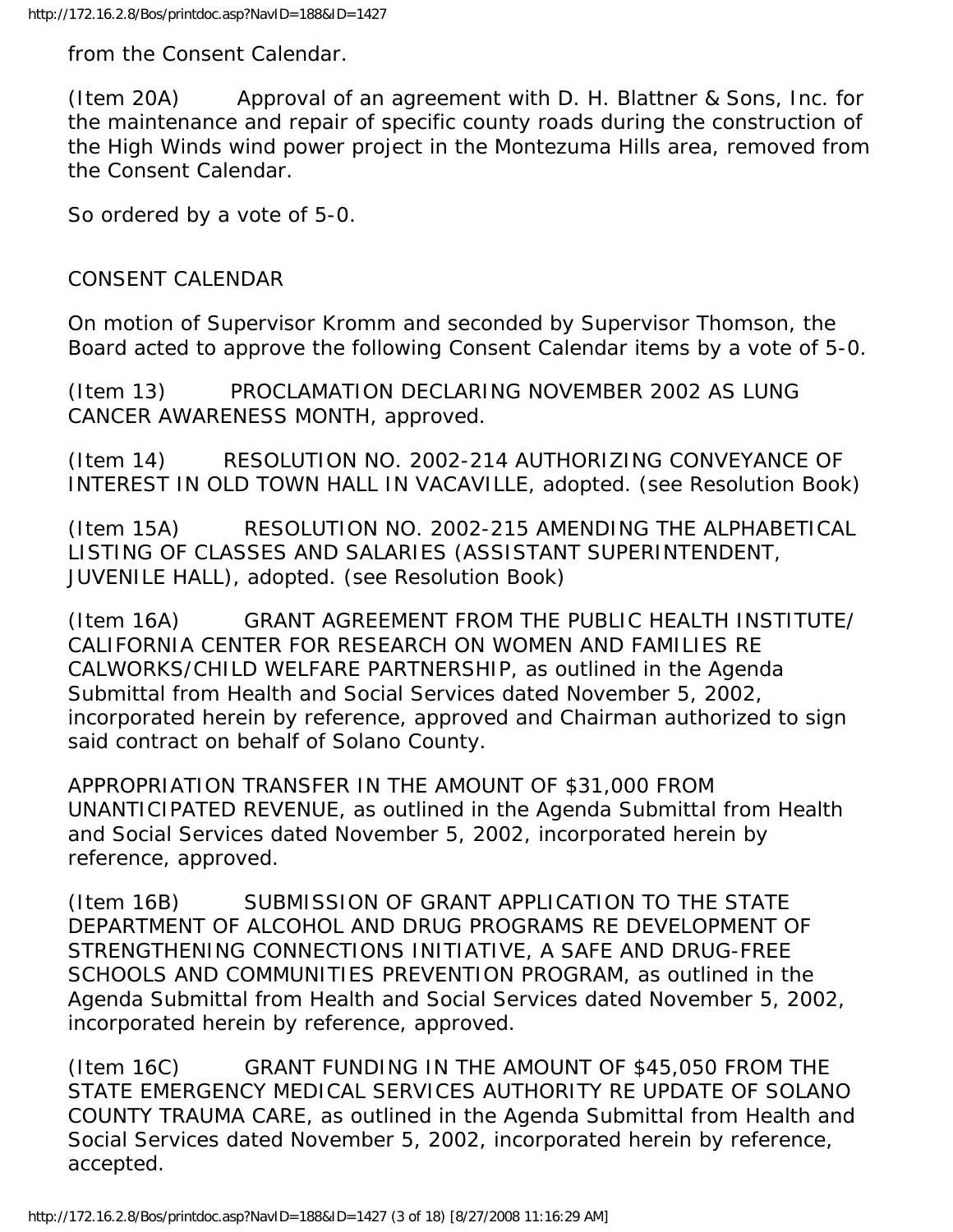APPROPRIATION TRANSFER IN THE AMOUNT OF \$20,000 FROM UNANTICIPATED REVENUE, as outlined in the Agenda Submittal from Health and Social Services dated November 5, 2002, incorporated herein by reference, approved.

(Item 17) ADDENDUM TO CONTRACT WITH PRINTING NETWORKING MAILING INFORMATION TECHNOLOGY RE BULK MAILING SERVICES, as outlined in the Agenda Submittal from Child Support Services dated November 5, 2002, incorporated herein by reference, approved and Chairman authorized to sign said contract on behalf of Solano County.

(Item 18) RESOLUTION NO. 2002-218 AMENDING THE LIST OF NUMBERS AND CLASSIFICATIONS OF POSITIONS WITHIN SOLANO COUNTY (PROBATION DEPARTMENT), adopted. (see Resolution Book)

(Item 19A) RESOLUTION NO. 2002-219 APPROVING THE EXECUTION OF AGREEMENT 02-204-720 WITH THE CALIFORNIA DEPARTMENT OF BOATING AND WATERWAYS AND PROVIDE AUTHORIZATION FOR THE SHERIFF TO SIGN CONTRACT AND ALLOW APPROPRIATION OF UNANTICIPATED REVENUE AND FIXED ASSET PURCHASE IN THE AMOUNT OF \$23,400, adopted. (see Resolution Book)

(Item 19B) RESOLUTION NO. 2002-220 APPROVING PARTICIPATION IN A STATE DOMESTIC PREPAREDNESS EQUIPMENT GRANT, adopted. (see Resolution Book)

APPROPRIATION TRANSFER FROM UNANTICIPATED REVENUE IN THE AMOUNT OF \$136,611, as outlined in the Agenda Submittal from the Sheriff's Office/ Emergency Services dated November 5, 2002, incorporated herein by reference, approved.

(Item 20B) RESOLUTION NO. 2002-221 ADOPTING SOLANO COUNTY'S DISADVANTAGED BUSINESS ENTERPRISE PROGRAM FOR FEDERALLY ASSISTED TRANSPORTATION PROJECTS FOR FEDERAL FISCAL YEAR 2002-03, adopted. (see Resolution Book)

(Item 21) RESOLUTION NO. 2002-222 AUTHORIZING SUSAN COHEN, AGRICULTURAL COMMISSIONER TO EXECUTE AGREEMENT NUMBER 02-0248 FOR JULY 2002 THROUGH JUNE 2003, adopted. (see Resolution Book)

#### **ORDERS**

(Item 20A) AGREEMENT WITH D. H. BLATTNER & SONS, INC. FOR ROAD MAINTENANCE AND REPAIR RE HIGH WINDS WIND POWER PROJECT, APPROVED

The Board was provided with an Agenda Submittal from the Department of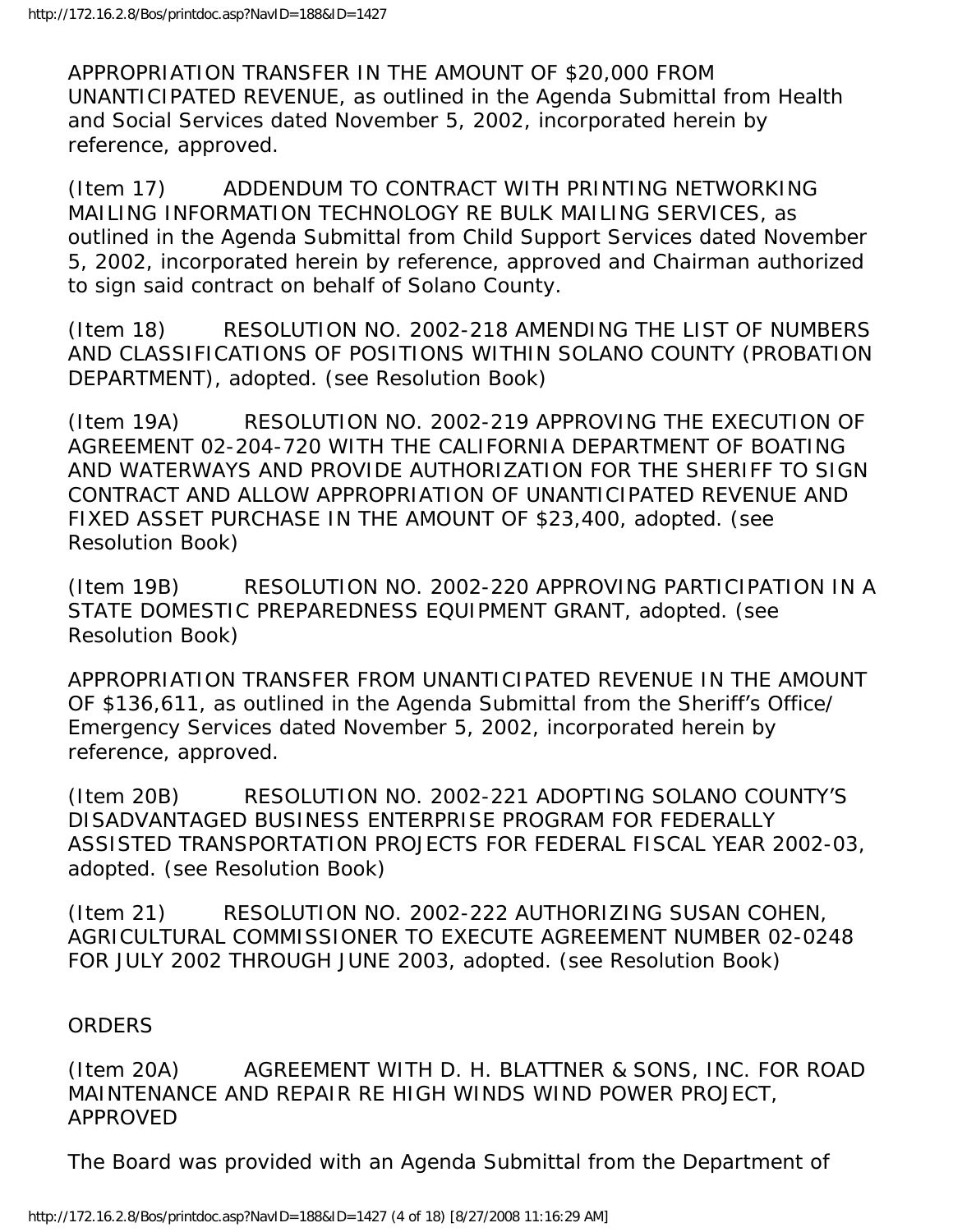Transportation dated November 5, 2002, incorporated herein by reference, regarding a contract for the maintenance and repair of County roads that will be impacted by the construction of the High Winds wind power project in Montezuma Hills area.

Supervisor Kondylis expressed her opposition to the wind power project because of the number of birds killed.

 On motion of Supervisor Kondylis and seconded by Supervisor Silva, the Board acted to approve the agreement with D. H. Blattner and Sons, Inc. So ordered by a vote of 5-0.

(Item 15B) RESOLUTION NO. 2002-216 AMENDING THE ALPHABETICAL LISTING OF CLASSES AND SALARIES (SHERIFF AND PUBLIC GUARDIAN/ CONSERVATOR'S OFFICE), ADOPTED

 RESOLUTION NO. 2002-217 AMENDING THE LIST OF NUMBERS AND CLASSIFICATIONS OF POSITIONS WITHIN SOLANO COUNTY (PUBLIC GUARDIAN), ADOPTED

The Board was provided with an Agenda Submittal from Human Resources dated November 5, 2002, incorporated herein by reference, regarding the transition of the Public Administrators Office into the Public Guardian/ Conservator's Office.

Art Grubel, Executive Director SEIU, Local 1280, AFL-CIO, voiced concern that this action will incorporate the duties of the Conservatorship Investigator into a new classification of Chief Deputy. The Chief Deputy position will be filled through an open recruitment with the possibility of leaving the incumbent investigator without a job, which amounts to a layoff and it would be a meet and confer issue. This result was not clearly addressed in the report. Director of Human Resources Yolanda Irigon noted that prior to any action

taken her department would meet with the union to meet and confer on the impacts of the decision.

County Administrator Michael Johnson noted the creation of the Chief Deputy position is to meet the needs of the office as a whole with the expansion to the Public Administrator function, and discussed the rationale in the position changes.

Mr. Grubel noted the concern is with the investigator if he does not get the upgraded job.

Responding to comments by Supervisor Kondylis regarding the new position doing the investigator positions work, and placement of the displaced worker, Ms. Irigon noted the Chief Deputy position would be doing the investigations. During discussions with the union options will be discussed for the incumbent if needed. If there is a layoff the person can request a preferential transfer. Responding to questions posed by Chairman Carroll regarding retirements, Mr. Johnson discussed salary structure changes, plans of Gail Lamkins retirement, recruitment for the department head position, and the expanded management depth for the department with the new position.

Responding to comments from Supervisor Silva regarding the incumbent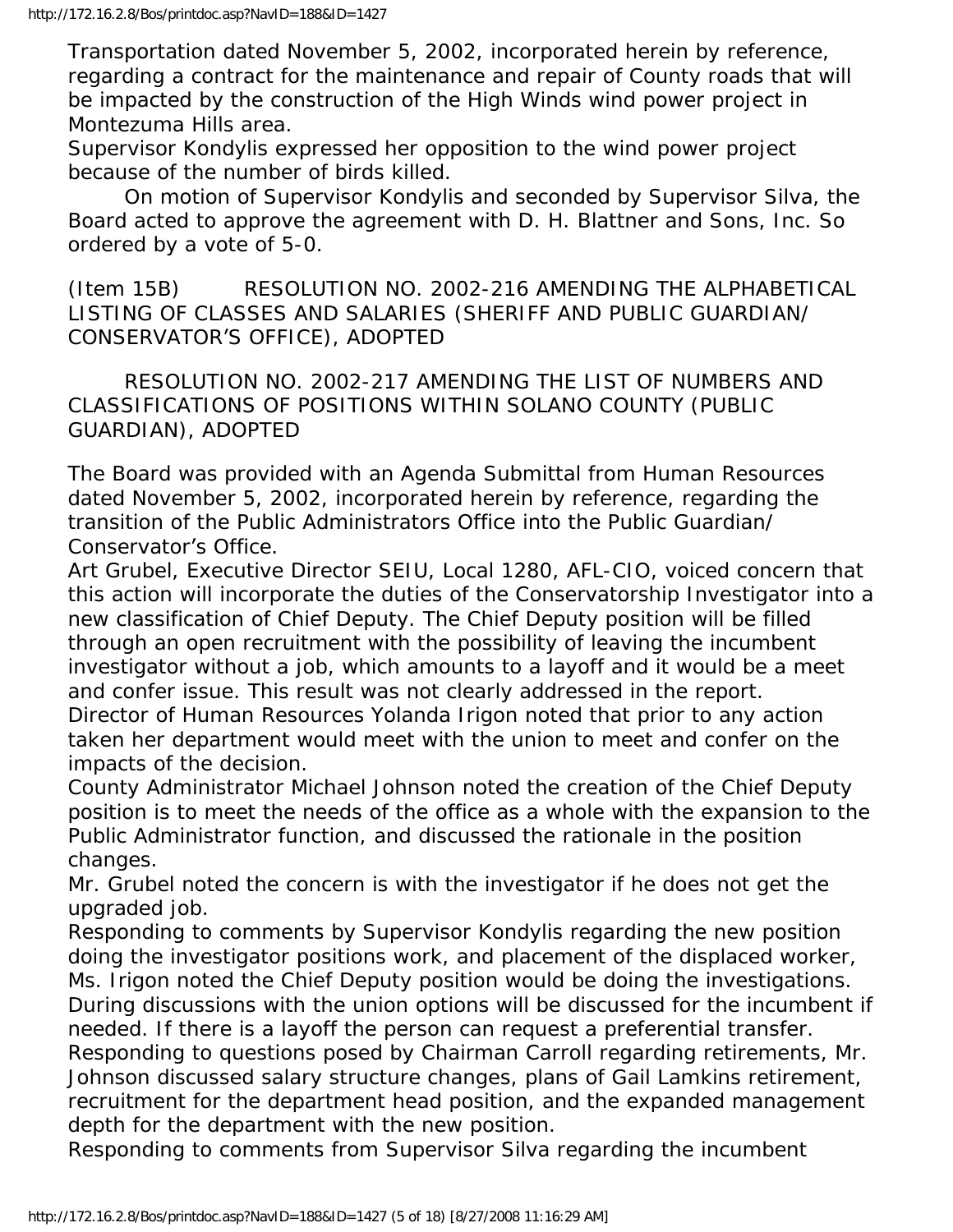meeting the qualifications for this position, Ms. Irigon noted with approval of the this action the recruitment for the position of Deputy will be opened, and the qualifications of the applicants would be reviewed when the recruitment is underway.

Supervisor Silva expressed concern with the elimination of the investigators' position. Ms. Irigon noted the footnote on the resolution that "Deletion of the Conservatorship Investigator will occur upon appointment of the new Chief Deputy PA/PG/PC." This will allow discussions with SEIU and to continue the recruitment process without jeopardizing the employee.

Chairman Carroll voiced concern with the person in the investigator's position, and feels that the management person will not be able to absorb the investigator responsibilities along with the other management responsibilities. Responding to concerns voiced by Supervisor Silva regarding qualifications, Ms. Irigon noted meet and confer meetings with Local 535, and after these meetings the decision was made to open the recruitment rather than a closed recruitment process.

Supervisor Kromm feels this action is consistent with the department reorganization, and feels the Assistant Department Head position is needed. Anes Lewis-Partridge, SEIU Local 535, representing the Deputy Public Guardians within the department noted there was a meet and confer on the impact of this change. Some of the union membership were concerned with the new classification and requested an open recruitment to ensure an open and fair process.

 On motion of Supervisor Kromm and seconded by Supervisor Kondylis, the Board acted to adopt Resolution No. 2002-216 Amending the Alphabetical Listing of Classes and Salaries (Sheriff and Public Guardian/Conservator's Office) and Resolution No. 2002-217 Amending the List of Numbers and Classifications of Positions Within Solano County (Public Guardian). So ordered by a vote of 5-0. (see Resolution Book)

(Item 23B) FINAL REPORT ON 2002-03 STATE BUDGET PROCESS AND 2001-02 LEGISLATIVE SESSION RECEIVED

### SOLANO COUNTY 2003 LEGISLATIVE PLATFORM, ADOPTED

Paul Yoder, Legislative Analyst, Gerber Shaw & Yoder, introduced Assemblywoman Helen Thomson and Candidate for the 8th Assembly District Lois Wolk, reviewed the information contained in the Agenda Submittal from the County Administrator's Office dated November 5, 2002, incorporated herein by reference, emphasizing defeat of the undoing of the Vehicle License Fee (VLF) backfill, the elimination of the Williamson Act Subvention funds, and the child support penalties to the counties. Overall, bills that were objected to by the counties were defeated.

Assemblywoman Thomson thanked the Board for their help and support during her term, cautioned the Board regarding the 2002-2003 budget and the ensuing budget deficit. Resources are tight and will take some real strategizing on how to address the deficit, especially in light of the deep cuts for this year.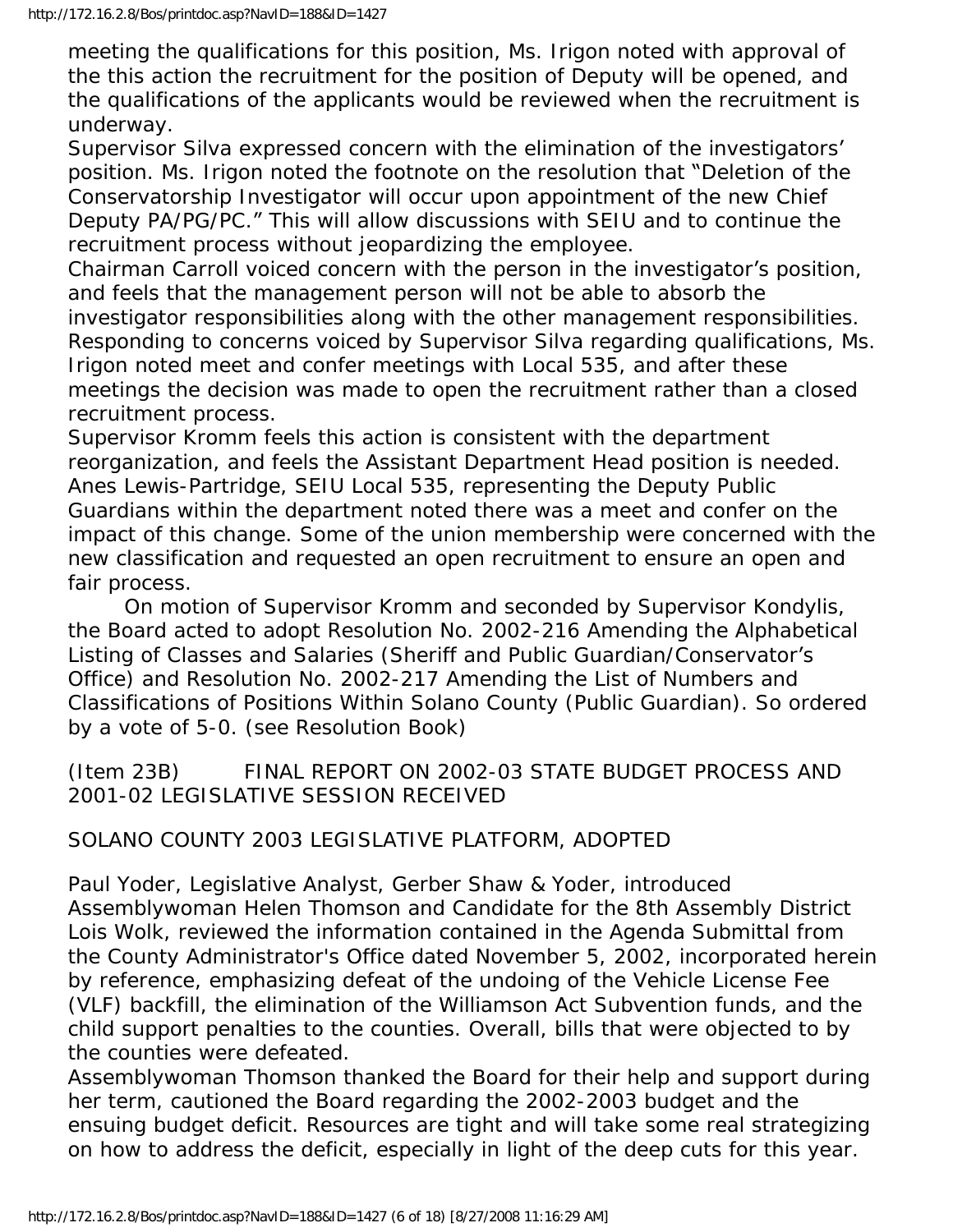Hopefully efforts to turn the economy around through economic development in local communities will work, it appears difficult times will continue. Mr. Yoder continued to outline the Solano County 2003 Legislative Platform. Responding to questions posed by Supervisor Kromm regarding legislation promoting city centered development, and air quality monitoring based on land use patterns, Mr. Yoder discussed several bills and bond measures for incentives to the cities for development within the cities, and support for incentive programs. Mr. Yoder noted that Oddessy 20/20 is now conducting modeling for air quality monitoring.

Assemblywoman Thomson noted this issue has come to the forefront in terms of growth management, sprawl, and traffic congestion. Currently there is not a clear focused approach for smart growth strategies, some leadership assistance from CSAC would be helpful in development of that type of platform and to bring all the pieces from the counties together. All factors should be considered before the State gives the counties specific number of dwelling units they must build.

Responding to a request by Supervisor Kondylis regarding an energy crisis update and the effects to future funding, with the State buying the transmission lines, recovery of the money stolen by the energy companies, and with integrated Family Courts and conflicting laws for children, Mr. Yoder noted the issuance of \$13 billion in bonds to repay the energy debt, and that there is a proposal to back the bonds with a surcharge on our energy bills. Mr. Yoder feels that the problems that caused the energy crisis are still there, and that many of the innovative ideas were put aside since the media is no longer highlighting the energy crisis. Any funds that are recovered would probably go into the State's General Fund. Mr. Yoder feels additional legislation may be needed regarding dependency issues.

Assemblywoman Thomson noted the need for one dedicated member in the Legislature that cares about children and family issues, but the issues are difficult and complex with many pieces of a disfunctional puzzle.

Assemblywoman Thomson feels that Candidate Wolk will work on the issue if elected.

Supervisor Silva noted the power crisis was paid for with our tax dollars, PG&E took all the money and put it in new with the mother company, higher energy charges were paid, and now there is going to be a surcharge on our bill to pay for the bonds. There should be some way to ding the power suppliers rather that the consumer having to pay for the energy three separate times. In the legislation for housing requirements there needs to be ways to adjust the numbers when general plans change.

On motion of Chairman Carroll and seconded by Supervisor Kondylis, the Board acted to receive the final report on the 2002-03 State budget process and the 2001-02 legislative session and to adopt the 2003 legislative platform. So ordered by a vote of 5-0.

(Item 23C) SUPERVISOR BARBARA KONDYLIS REAPPOINTED AS MEMBER AND SUPERVISOR JOHN SILVA REAPPOINTED AS ALTERNATE TO THE CSAC 2003 BOARD OF DIRECTORS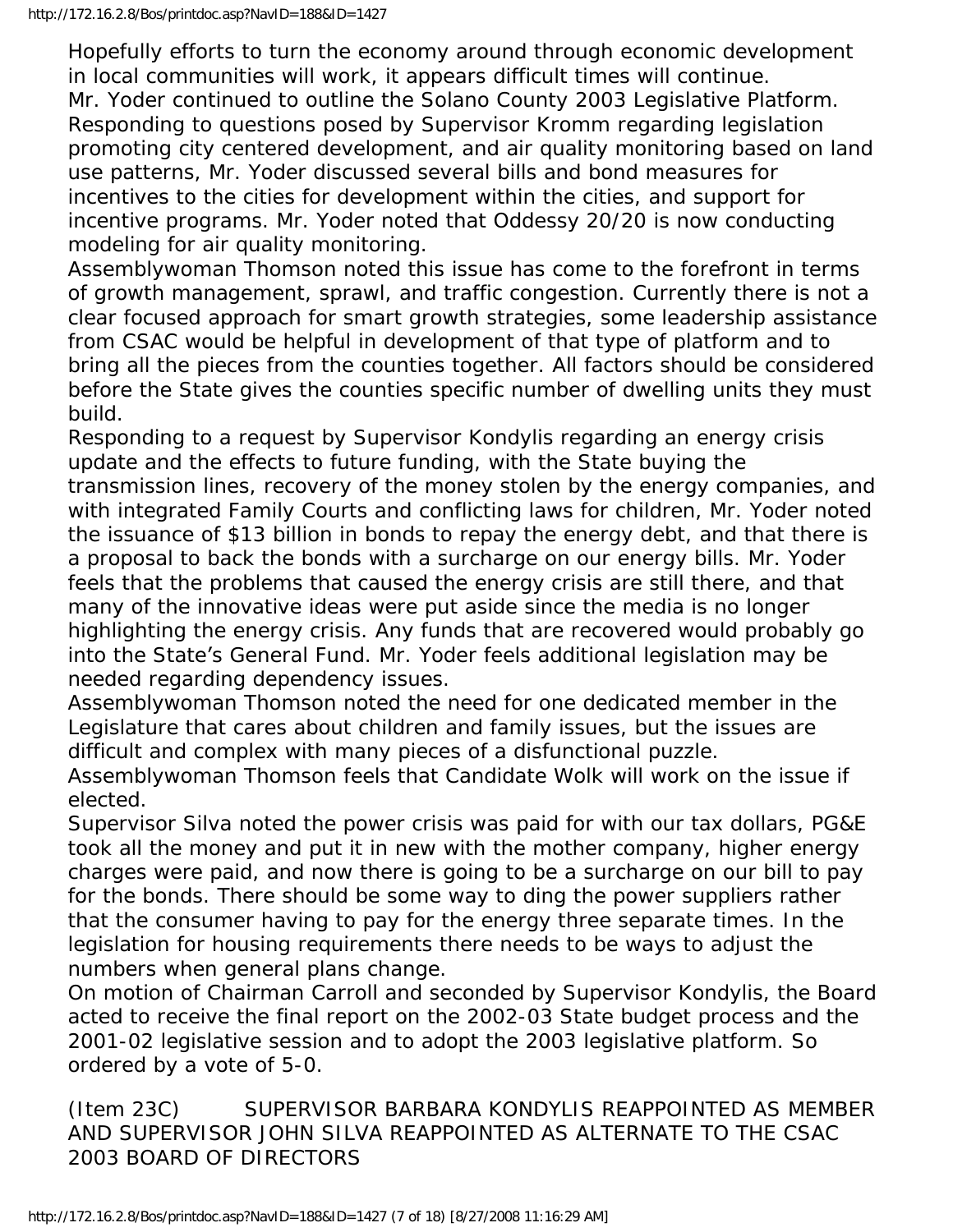On motion of Chairman Carroll and seconded by Supervisor Kromm, the Board acted to reappoint Supervisor Kondylis as the member and to reappoint Supervisor Silva as the Alternate Member to CSAC for the 2003 term. So ordered by a vote of 5-0.

(Item 23A) CLARK DESIGN BUILD OF CALIFORNIA CHOSEN TO DESIGN AND CONSTRUCT THE NEW SOLANO COUNTY GOVERNMENT CENTER

 The Board was provided with an Agenda Submittal from the County Administrator's Office dated November 5, 2002, incorporated herein by reference, regarding this project.

Assistant County Administrator Darby noted this is a transition from the preconstruction stage to the construction of the project, discussed contract negotiation process that is to begin, marketing of the bonds, and reviewed the key enhancements proposed by Clark Design/Build of California.

 Supervisor Kondylis discussed some of the ecological enhancements, the need to promote the use of natural materials in the building, and the need to use products that do not harm the environment.

 Responding to questions posed by Supervisor Thomson regarding electrical car charges, Mr. Hayes noted electrical car charges were not a building enhancement but were included in the base bid for the project. The County needs to aggressively promote this type of alternative energy, and Supervisor Thomson commended Mr. Hayes, who discussed the low interest rate that will be charged for the debt service.

 Supervisor Kondylis noted her opposition to the project, and feels that childcare facilities should be incorporated into the project. Mr. Hayes noted the childcare center that will open soon at the new Health and Social Services building. The center can accommodate about 60 children, and the project will be followed to see what the interest is at the facility. If additional childcare is needed downtown a facility close by would be used with space for an outside play area, and for the safety of the children.

 Supervisor Kromm feels that a childcare center is needed in the downtown campus within walking distance and on a long-term basis for flexible work schedules for a friendly family work environment.

 Supervisor Kondylis feels that if good quality childcare is available employees will take advantage of it, and that the childcare facility should be a priority for the downtown campus.

 Supervisor Silva feels that a lactation area be available in the new building, endorsed the new building that will offer a one-stop facility, commended Supervisor Kromm and the project team with putting the project together, and noted the need to provide better working conditions.

 Supervisor Kromm commended Kanon Artiche, Architect, for doing a wonderful job, and the leadership he has brought to the project.

 County Administrator Michael Johnson noted the groundbreaking December 10, 2002.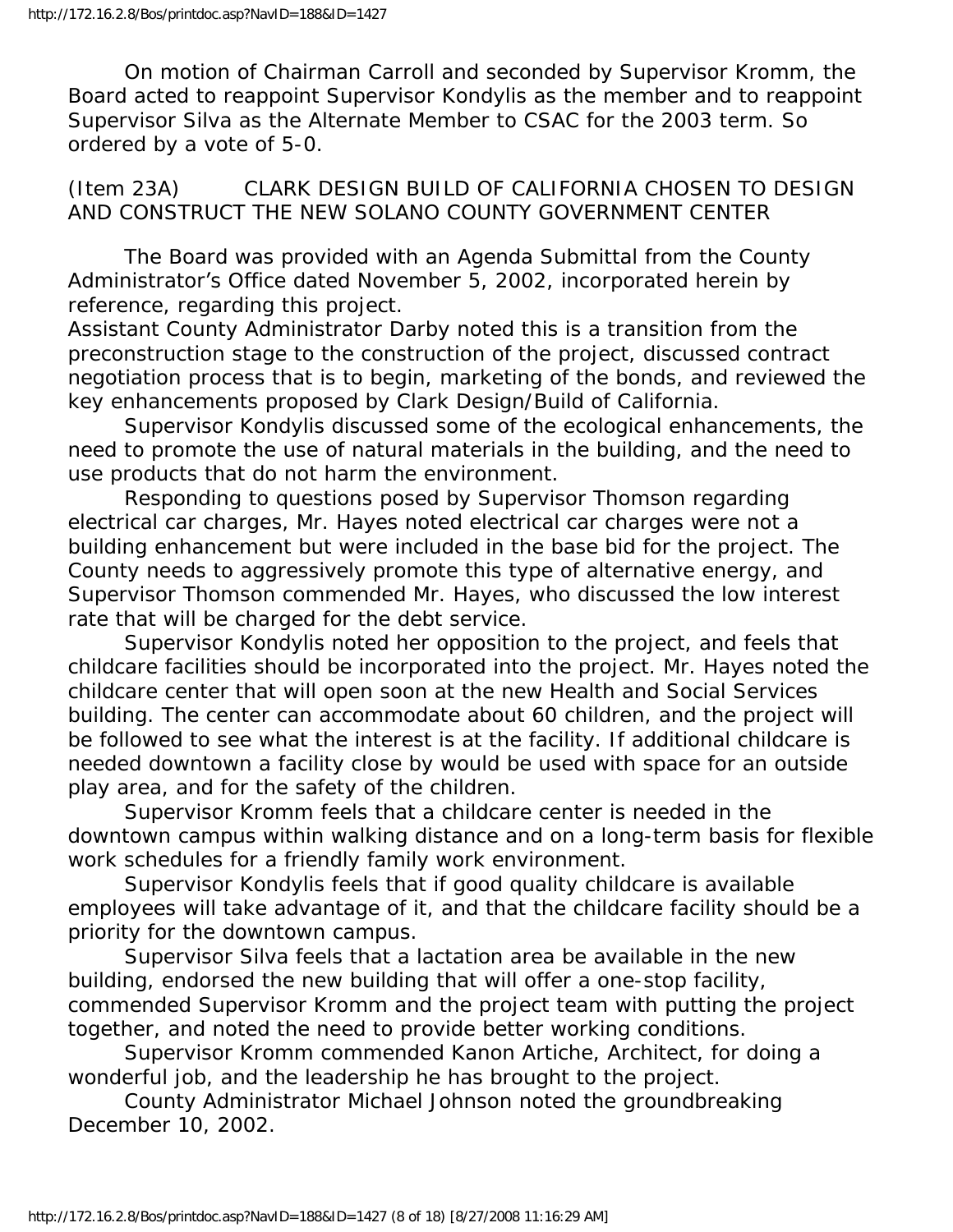#### (Item 24A) REPORT ON THE HEALTH AND SOCIAL SERVICES DEPARTMENT'S (H&SS) FY2001-02 YEAR-END FISCAL STATUS, RECEIVED

#### APPROPRIATION TRANSFER FROM GENERAL FUND CONTINGENCIES TO HEALTH AND SOCIAL SERVICES IN THE AMOUNT OF \$1,345,685, APPROVED

#### APPROPRIATION TRANSFER IN THE AMOUNT OF \$2,907,554, APPROVED

Director of Health and Social Services Patrick Duterte noted he has been on the job for one year, the goals of the position, and some of the resulting departmental issues that must be addressed along with resolutions to these problems. Mr. Duterte reviewed the information contained in the Agenda Submittal from his department November 5, 2002, incorporated herein by reference, regarding the FY 2001-02 fiscal situation of his department, and noted an analysis report of the administration division and reorganization of the department.

Anes Lewis Partridge, SEIU Local 535, acknowledged the impending State budget impacts, noted work done by SEIU International relating to the State budget, encouraged better communication with Local 535 on dealing with the fiscal situation, and noted willingness to work with the department to "do more with less".

Kim Thomas, Children's Network, discussed local efforts and the difficulties relating to drawing down funding streams that are untapped at the Federal and State level, the need for all involved entities to learn how to quickly and efficiently draw down these funds, and increasing the Early Periodic Screening Diagnosis and Treatment (EPSDT) program. Ms. Thomas offered to convene community based providers, County representatives along with the Children's Network to make EPSDT and similar funding sources a reality through education of the process.

Supervisor Thomson encouraged that a group be put together to utilize this type of funding, since funding cuts are eminent.

John Haugen, Basic Needs Committee, requested any funds available for use for the Winter Shelter Program, to work in conjunction with the cities for rental assistance programs and to find ways to help people, especially families, maintain their current housing.

Responding to questions posed by Supervisor Kromm how the errors were discovered, and how the contractors were authorized to work without contracts, Mr. Duterte noted the problems were found in the department, and outlined anticipated EPSDT funding and factors surrounding the contracts not being amended while services were still being delivered. Britt Ferguson, County Administrator's Office outlined the factors that contributed to the overall situation. There was a brief discussion regarding ensuring delivery of services, and eligibility of clients.

Responding to questions posed by Supervisor Kromm regarding determining the level of and appropriateness of services, Kathy Kramer, Interim Mental Health Director, noted contractors do clinical assessments of clients to determine if services are necessary. Contractors are included in a monthly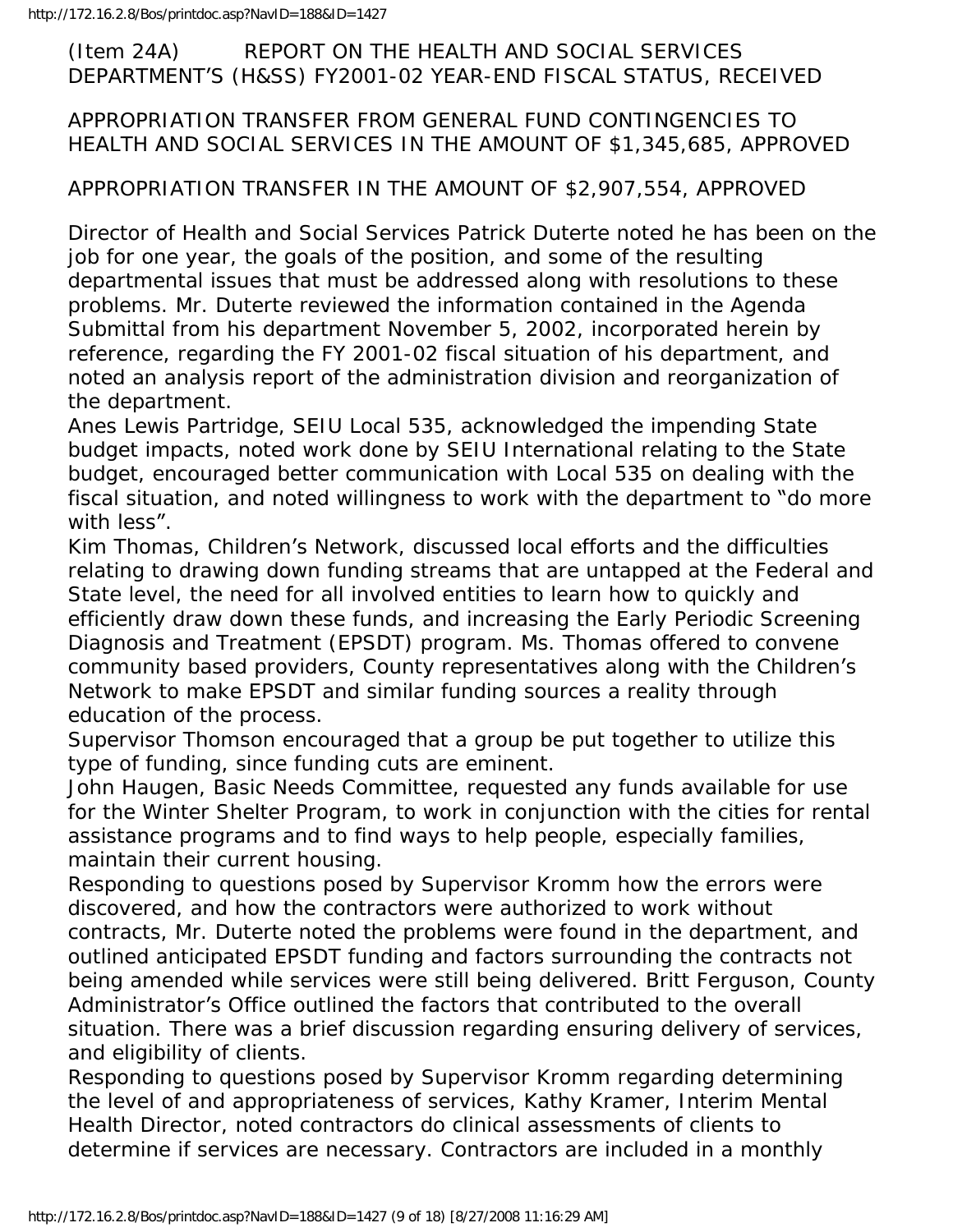County utilization process to ensure compliance with Medical standards. Responding to questions posed by Supervisor Kromm regarding compliance audits by the County internal auditors, Quang Ho, Assistant County Administrator – Budget, discussed concern by the Auditor's Office through the contract administration process. The Auditor encumbered the additional contract billing amounts since the services were already provided. This allowed the department to accrue, process and pay the added claims. Responding to questions posed by Supervisor Kromm regarding administering contracts and spot checking for compliance, Mr. Duterte noted concern regarding monitoring, and is included as a key component in the reorganization of the department. Supervisor Kromm noted the need for independent audits.

 On motion of Supervisor Kondylis and seconded by Supervisor Kromm, the Board acted to receive a report on the Health and Social Services Department's (H&SS) FY2001-02 year-end fiscal status, to approve the increased General Fund appropriation for Health and Social Services in the amount of \$1,345,685, and to approve an appropriation transfer in the amount of \$2,907,554. So ordered by a vote of 5-0.

(Item 24B) CONTRACT AMENDMENTS WITH MENTAL HEALTH CONSUMER CONCERNS, ALAMEDA COUNTY NEURO-BEHAVIORAL CARE PROGRAM, DR. MARY ANN BARR, STAFF CARE, ALDEA, CAMINAR SELF HELP SERVICES, CAMINAR RE LAUREL CREEK PROGRAM, CAMINAR RE HOMELESS HOUSING PROGRAM, APPROVED

The Board was provided with an Agenda Submittal from Health and Social Services dated November 5, 2002, incorporated herein by reference, regarding amending various mental health agreements for fiscal year 2001/2002. Responding to questions posed by Supervisor Kondylis regarding the increase to over \$270,000 for 2 beds with the Alameda County Neuro-Behavioral Care Program, why some of the programs for residential care are so expensive, and the rehabilitation rate, Kathy Kramer, Interim Mental Health Director, noted the total number of beds is seven, the increase was for 2 additional beds. The Alameda County Neuro-Behavioral Care Program is an adult program, and the contract with Santa Clara County listed in Item 24D is for an adolescent program which is more expensive. A small percentage of the clients at the Alameda County Neuro-Behavioral Care Program do get out and live in community based board and care homes, but many will never leave due to neurological deficits, these are the most severely impaired clients.

 On motion of Supervisor Kromm and seconded by Supervisor Silva, the Board acted to approve the contract amendments with Mental Health Consumer Concerns, Alameda County Neuro-Behavioral Care Program, Dr. Mary Ann Barr, Staff Care, Aldea, Caminar Self Help Services, Caminar re Laurel Creek Program, Caminar re homeless housing program. So ordered by a vote of 5-0.

(Item 24C) CONTRACT AMENDMENTS WITH CHILD HAVEN, FAMILIESFIRST, ALDEA RE THERAPEUTIC BEHAVIORAL SERVICES, SENECA,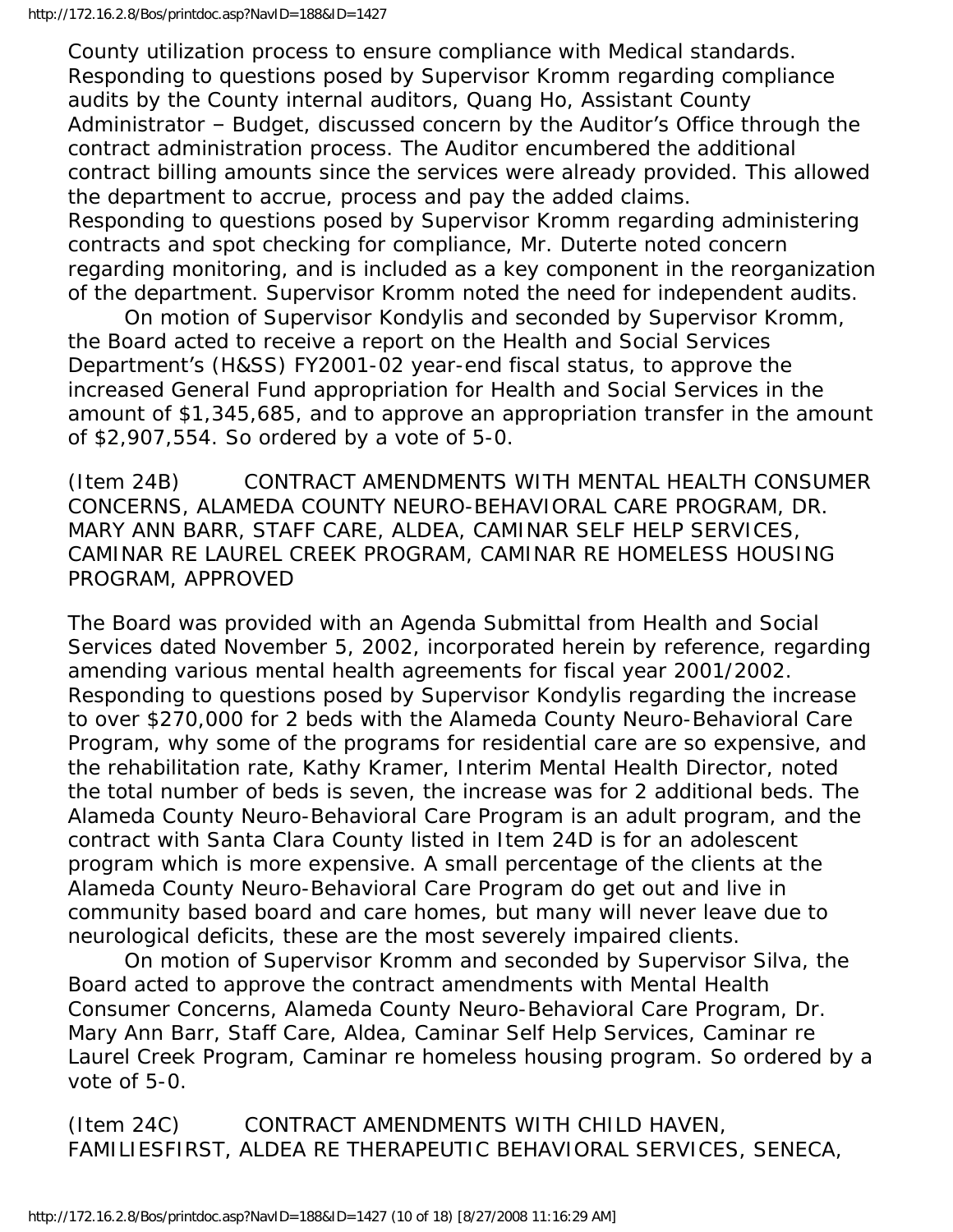#### YOUTH AND FAMILY SERVICES, FAMILIES FIRST-DAY TREATMENT, ALAMEDA COUNTY-STARS, APPROVED

The Board was provided with an Agenda Submittal from Health and Social Services dated November 5, 2002, incorporated herein by reference, regarding amending various mental health agreements for children's' mental health services for fiscal year 2001/2002.

Shelley McEwan, Executive Director Child Haven, discussed the difficulties on sorting out the Early Periodic Screening, Diagnosis and Treatment (EPSDT) contract situation, and a letter of understanding for an augmentation with the County under EPSDT. This is not a matter of contractor abuse, the contractors are the first line to deal with serious problems. The Mental Health Department workers see the huge need of services that are necessary, and are dealing with the needs with the available resources. The contractors provide services, sometimes they do not collect all the funds for services due to the complexity of the situation, and Ms. McEwan emphasized the huge demand that EPSDT can help to meet and the need to make it work.

Steve Schmidbauer, Families First, has served the County since 1982, very difficult times are coming to provide these types of services, noted the work that has been done to work together to meet the difficult future. The contractors try to provide the services the best that they can, there are outcomes, accountability, and welcomes audits.

Billie Middleton, Executive Director Youth & Family Services, noted the work done by the contractors and County staff to resolve this issue. Every dollar was spent appropriately, discussed a school program for dual diagnosis with 140 children on the waiting list that was begun on the verbal ok of the County, along with other programs being initiated and administered by Youth and Family Services. Ms. Middleton acknowledged that overspending on a contract would not be reimbursed, and welcomes auditing. More and more you find that contractors and the County are intertwined, and working together will add to the services that can be provided.

 On motion of Supervisor Kondylis and seconded by Supervisor Thomson, the Board acted to approve the contract amendments with Child Haven, FamiliesFirst, Aldea re Therapeutic Behavioral Services, Seneca, Youth and Family Services, Families First-Day Treatment, Alameda County-STARS for mental health services to children for FY2001/02. So ordered by a vote of 5-0.

(Item 24D) AGREEMENT WITH SANTA CLARA COUNTY RE FACILITY BEDS AT STARLIGHT ADOLESCENT CENTER FOR FY2000/01 AND FY2001/02, APPROVED

Director of Health and Social Services Patrick Duterte reviewed the information contained in the Agenda Submittal from his department dated November 5, 2002, incorporated herein by reference, regarding contracting for two dedicated community treatment facility beds at Starlight Adolescent Center with Santa Clara County.

Responding to questions posed by Supervisor Kondylis regarding the possibility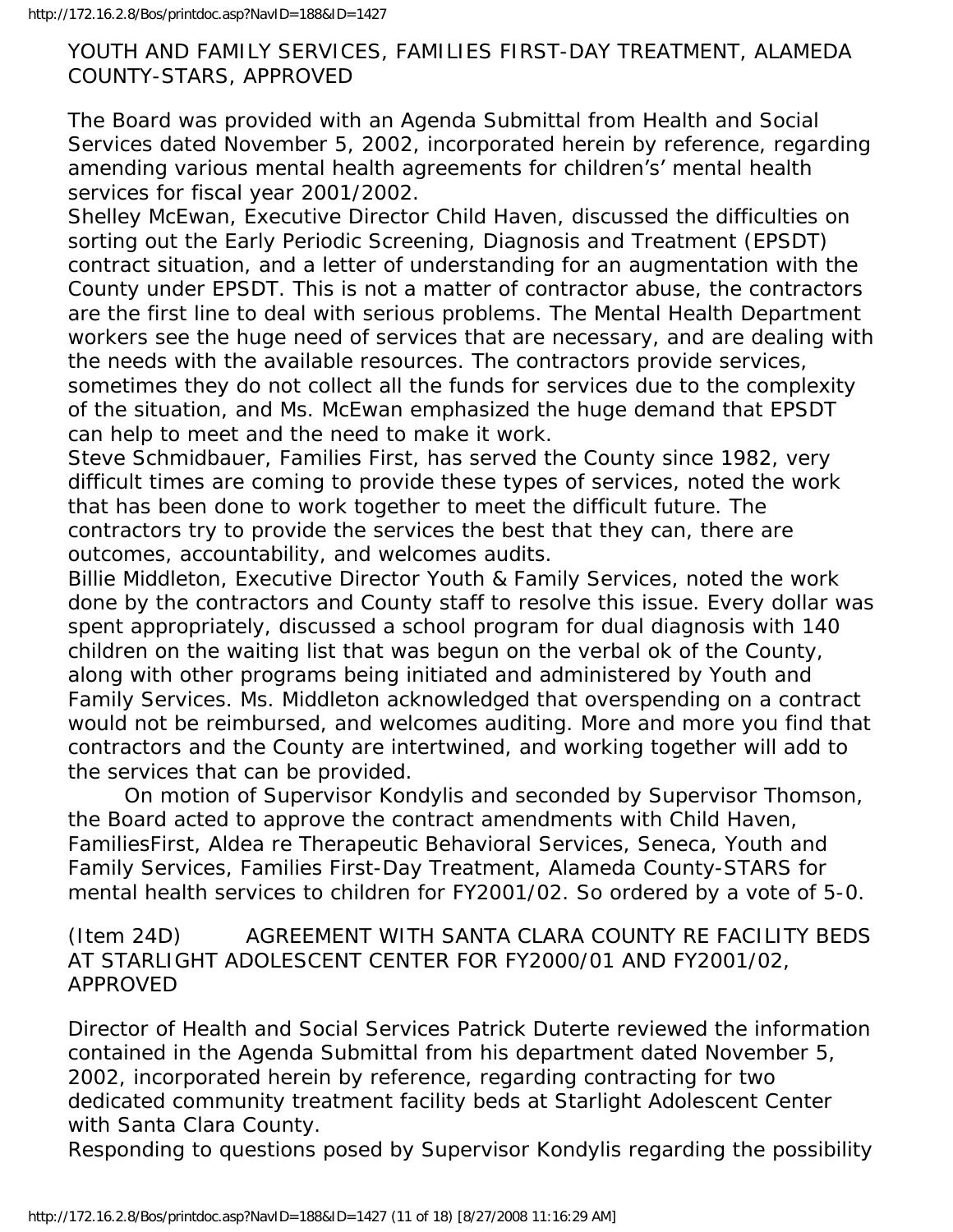these children will leave this facility, and turnover rate, Kathy Kramer, Interim Mental Health Director, noted there is more hope for the children than adults in these situations, and discussed the good successes in working with these kids. Responding to questions posed by Supervisor Kondylis regarding the turnover rate, and statistics on the causes of the illnesses, Debbie Terry–Butler, Acting Children's Mental Health Administrator, discussed the Community Treatment Facility program, levels of care, the good outcomes they are seeing from this type of program, and the types of clients placed in this high level of care facility. Ms. Terry-Butler noted that three of the four clients in the program were victims of child abuse.

Supervisor Kondylis noted how expensive this type of program is and how much cheaper prevention programs are.

Supervisor Kromm endorsed the cooperative planning process mentioned by Kim Thomas of the Children's Network, the need to reorganize how services are provided to kids, and to ensure contractors are complying with the terms of their contracts.

 On motion of Supervisor Kondylis and seconded by Chairman Carroll, the Board acted to approve an agreement with Santa Clara County for Facility beds at Starlight Adolescent Center for FY2000/01 and FY2001/02, and to authorize the Chairman to sign said agreement on behalf of Solano County. So ordered by a vote of 5-0.

(Item 25A) ADDENDUM TO TREASURER/TAX COLLECTOR/COUNTY CLERK'S INVESTMENT POLICY, APPROVED

 Britt Ferguson, County Administrative Office, discussed the correlation of the three issues in Item 25. Mr. Ferguson noted 25A addresses policies of investment of the proceeds from the securitization of the Tobacco Master Settlement (MSA) revenues. Item 25B pertains to the investment of funds, annual spending levels, the development of a detailed expenditure plan for the next few years, recommendations for long term investing, and an update of the strategic plan for the MSA funds.

 Mr. Ferguson discussed the expenditure plan, Item 25B incorporated herein by reference, and on spending levels over the next few years, and how much money would be available in the following years. Mr. Ferguson reviewed a "Matrix: Tobacco Master Settlement Savings and Spending Options" recommending Option B, and outlined the priorities relating to the MSA funds previously determined by the Board. The other spending scenarios were reviewed, incorporated herein by reference. The spending recommendations were suggested only through 2004/2005, with the recommendation that the Treasurer invest funds to insure that \$3.5 million be available to spend each year after that. The goals and spending plans would be reassessed and modified after the initial three years.

Responding to questions posed by Supervisor Kromm if Option 3 is consistent with the Strategic Plan, Mr. Ferguson noted it is consistent with the Strategic Plan group recommendations and as modified at direction of the Board.

Treasurer-Tax Collector-County Clerk Charles Lomeli noted the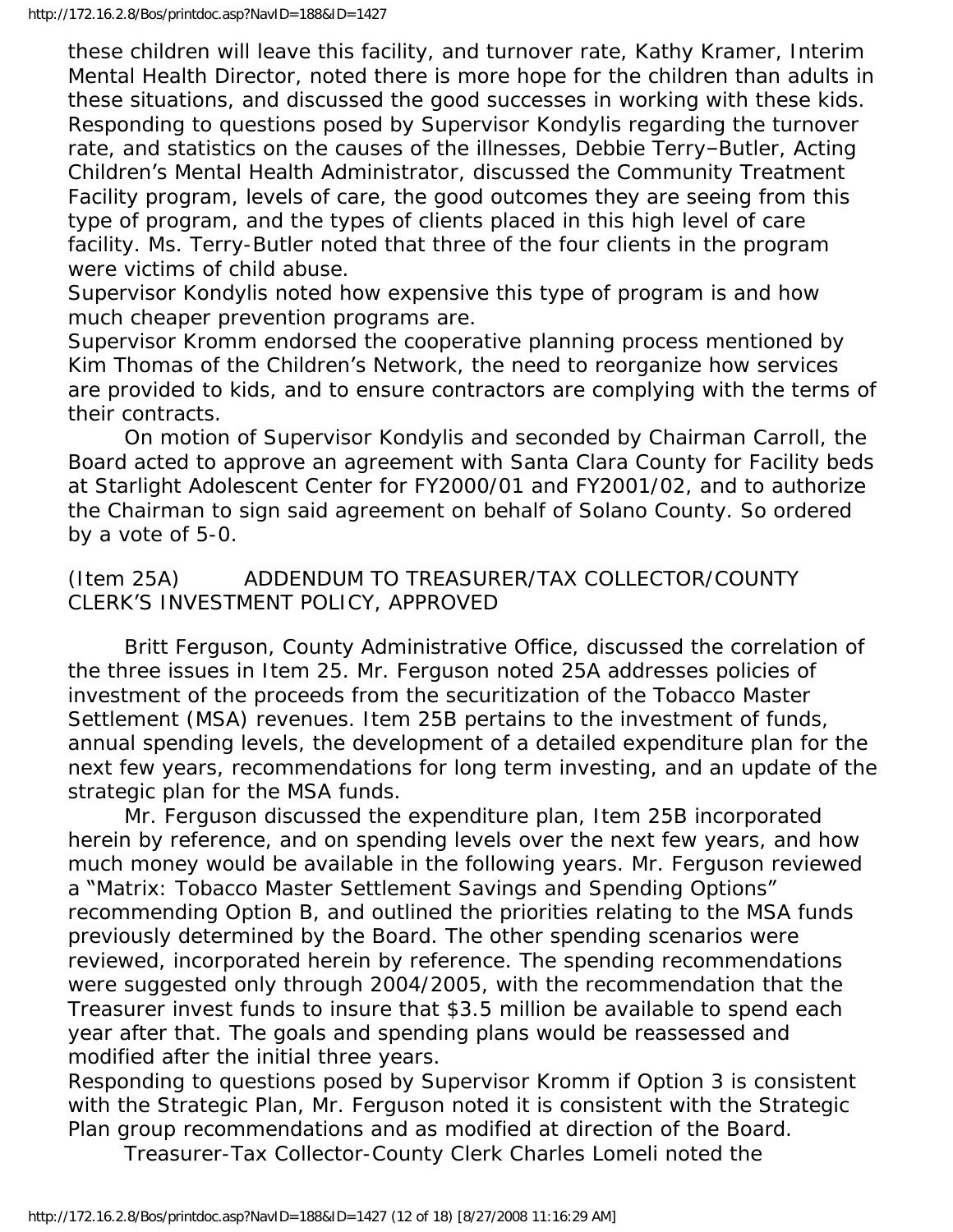investment policy must be amended since two things will be done differently with MSA money. These funds, while allocated, will be invested in tax fee securities, which the County currently does not do. The securities would also be invested for a longer term, possibly up to 20 years. The goal is to structure the investments to mature when the funds are needed to maximize the earnings. The oversight committee endorses the changes.

Supervisor Kromm noted the Board must be aware that over the term it may appear that there are paper loses, and that the investments must go to full maturity for profits. Responding Mr. Lomeli noted a significant amount of the portfolio will be short leaving flexibility to have money available when interest rates go up, and the need to know how much the Board wants to spend each year. As part of the budget planning the investments will be reviewed. Mr. Lomeli discussed variables, and that investing would be done to match the allocation schedule.

Supervisor Kondylis feels we need to stick with the plan and emphasized again and again to ensure in the future that these funds are spent ONLY as outlined in the strategic plan.

Assistant Director of Health and Social Services Moira Sullivan reviewed information contained in the Agenda Submittal for Item 25C, incorporated herein by reference, discussing an update of implementation of the strategic plan and some related actions. Ms. Sullivan noted implementation of support services for the indigent population and a pilot project under the County Medical Services Program (CMSP). Ms. Sullivan noted success of the pilot program resulting in overspending of the budget, and continued to outline the program with 3,600 eligible in the program that was budgeted for 2,600. Ms. Sullivan reviewed aspects of the program, noted one reason for higher costs is due to no trauma care facilities in the County, and interest by the CMSP Governing Board to continue the pilot for at least one more year. The CMSP Governing Board has agreed to contribute 50% of the additional cost to keep the pilot whole. Ms. Sullivan reviewed the recommendations and funding.

 Supervisor Silva voiced concern with overspending, and questioned if spending reductions were considered, and funding of the program, Ms. Sullivan noted the County has no control over program enrollment that is based on eligibility, and gave a full background and history of the CMSPDT program, the requirements and obligations of the County as a program participant. The pilot program is working to provide better access to healthcare at a reduced cost. Supervisor Silva noted concern with spending of the MSA money only for new projects when in-house programs, such as this, need to be funded.

 Superior Court Executive Officer Chuck Ramey (re Item 25B) voiced concern regarding the future of the Adult Drug Court, noted MSA funding that was used to support the Adult Drug Court, that no funds are available through Trial Court Funding to continue the Adult Drug Court, and the need for funding to continue this program. With current budget shortfalls the program will start shutting down in December, and feels the Adult Drug Court Program does appropriately fit into the health access component of the Strategic Plan. The referrals to the program have increased significantly mainly due to the people failing the Proposition 36 Program. Mr. Ramey noted the importance of the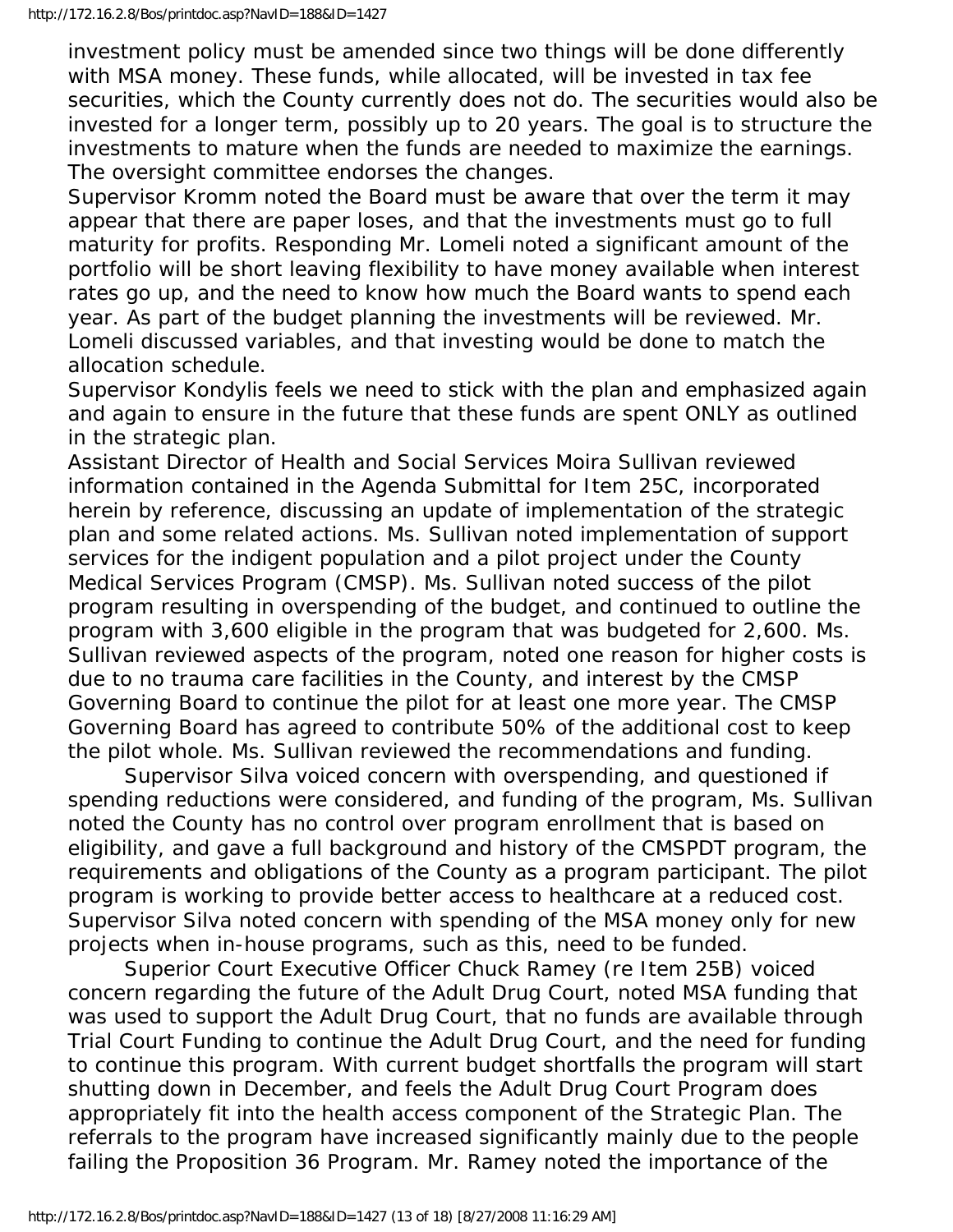Adult Drug Court in the overall Family Drug Court and Juvenile Drug Court Programs.

 Patrick Hughes, Solano Coalition for Better Health, commented on the process on MSA, the Strategic Plan and the benefits, and noted support for the minor funding revisions recommended in Item 25C.

 Responding to questions posed by Supervisor Kondylis regarding continuing the Adult Drug Court, Director of Health and Social Services Patrick Duterte feels that the full implications of the State Budget need to be analyzed before any spending changes are determined.

 Bob Harrison, Vacaville Police Chief and representing several Vacaville organizations, noted support for the Strategic Plan, the need to sustain programs in the communities, and encouraged support for the minimum of three to five years funding.

 Marcia Jo, Health and Social Services, noted the importance of reducing rates of health access in the Strategic Plan, feels the Board adopted the broad vision to get people insurance and into a system of care, and then address the other barriers keeping people from health care. In the reducing rates strategic plan it is largely focused on a prevention focus for children, and noted support for the strategic plans and the results that can be reviewed in a couple of years for analysis of MSA funding and future spending.

 Supervisor Kondylis noted the importance of elimination of substance abuse, and the need to consider funding for the Adult Drug Court and how the program fits with health access.

Vice-Chairman Kromm suggested considering the matter at review of State funding, and the overall goal for prevention programs.

Supervisor Kondylis feels the Stratigic Plan is flexible, adjustments can be made.

Vice-Chairman Kromm noted support for the specific spending plan for the next three years, and then a goal of a dollar amount for the out years without being tied to specific programs.

Supervisor Kondylis noted the end result here is that there will always be money there to earn interest for the money to spend, and not to supplant what we are suppose to be doing but to enhance.

Mr. Ferguson discussed the recommendation of planned spending for three years, and to direct the Treasurer to invest to provide a minimum of \$3.5 million per year in the out years, and in about two years to review the plan and spending levels based on the information available at that time.

Responding to questions posed by Supervisor Kondylis regarding how often the Board would get reports to determine if the policy needs to be changed, Mr. Lomeli noted the Board would be receiving monthly report on the specific tobacco investments, a report as part of the mid-year review, and also in the annual budget process.

On motion of Supervisor Thomson and seconded by Supervisor Silva, the Board acted to approve Addendum (A) to the Treasurer-Tax Collector-County Clerk's Investment Policy regarding the Tobacco Master Settlement Endowment. So ordered by a vote of 4-0; Chairman Carroll excused.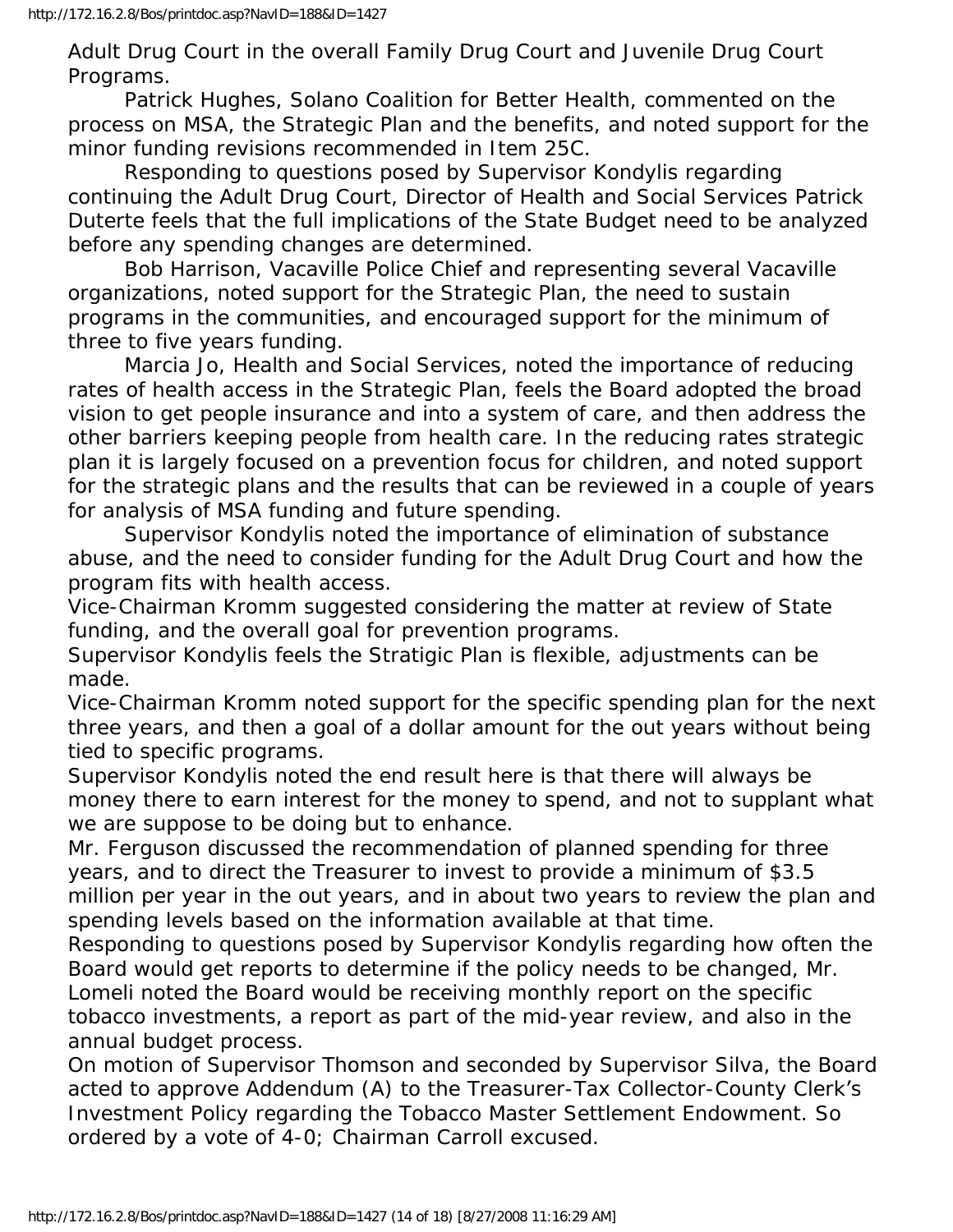(Item 25B) EXPENDITURE PLAN FOR TOBACCO MASTER SETTLEMENT AGREEMENT (MSA) FUND, APPROVED

APPROPRIATION TRANSFER IN THE AMOUNT OF \$55,713,685 IN TOBACCO MASTER SETTLEMENT BOND PROCEEDS, APPROVED

For discussion see Item 25A.

 On motion of Supervisor Silva and seconded by Supervisor Thomson, the Board acted to approve staffs proposed MSA Expenditure Plan that sets goals of having MSA funds available to spend at a rate of \$3.8 million in FY 02/03 and \$4.35 million in FY 03/04 and FY 04/05, to direct the Treasurer to invest the MSA funds based on the Expenditure Plan and to assume that the MSA funds will be spent at a rate of \$3.5 million per year after FY 04/05 and that a new spending plan would be developed at that time, and to approve a budget adjustment as outlined in the report. So ordered by a vote of 4-0; Chairman Carroll excused.

(Item 25C) MASTER SETTLEMENT AGREEMENT (MSA) UPDATE REPORT, RECEIVED

DIRECTOR OF HEALTH AND SOCIAL SERVICES TO NEGOTIATE AN AMENDMENT TO THE COUNTY MEDICAL SERVICES PROGRAM (CMSP) PARTICIPATION AGREEMENT

VARIOUS CONTRACTS AND AMENDMENTS FOR MSA ACTIVITIES, APPROVED

For discussion see Item 25A.

 On motion of Supervisor Silva and seconded by Supervisor Kondylis, the Board acted to accept the Master Settlement Agreement Update Report, to authorize the Health and Social Services Director to negotiate an amendment to the CMSP Participation Agreement not to exceed a total contract of \$11.5 million, to approve the use of MSA funds to pay 50% of the negotiated amendment, to authorize the Chairman to sign the resulting amendment, to approve various contracts and amendments for MSA activities with the Chairman signing those agreements. So ordered by a vote of 4-0; Chairman Carroll excused.

(Item 26A) INITIATE PROCEEDINGS TO VACATE OF A PORTION OF MERIDIAN ROAD, APPROVED

PUBLIC HEARING ON THE PROPOSED VACATION SET FOR DECEMBER 10, 2002 AT 2:00 P.M.

The Board was provided with an Agenda Submittal from Environmental Management dated November 5, 2002, incorporated herein by reference, regarding setting a hearing regarding the vacation of a portion of Meridian Road adjoining Travis Air Force Base.

On motion of Supervisor Silva and seconded by Supervisor Kondylis, the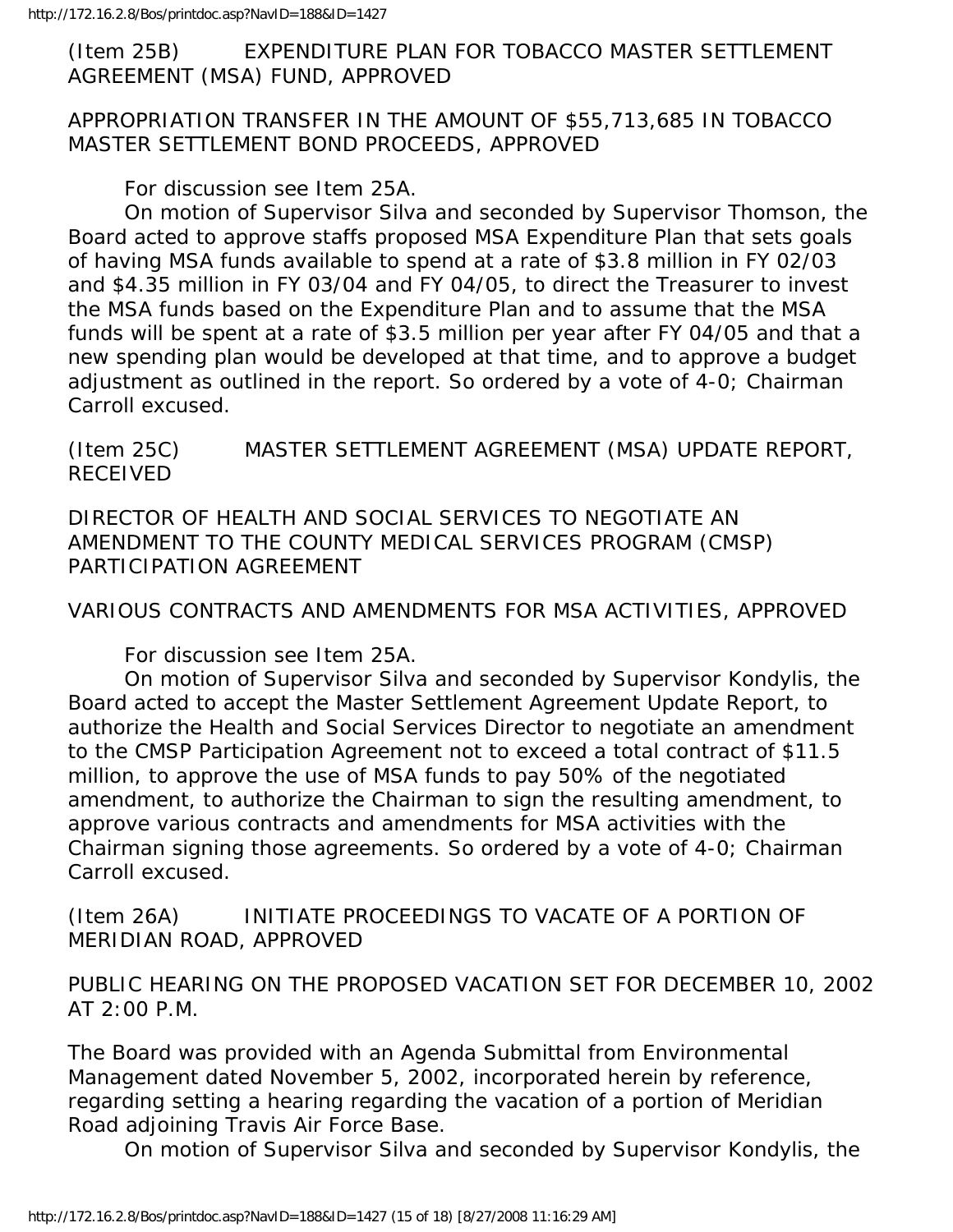Board acted to initiate proceedings for vacation of a portion of Meridian Road immediately north and south of Travis Air Force Base, and to set a public hearing on the proposed vacation on December 10, 2002 at 2:00 p.m. So ordered by a vote of 4-0.

#### (Item 26B) STATUS REPORT ON THE HABITAT CONSERVATION PLAN, RECEIVED HABITAT CONSERVATION PLAN REFERRED TO THE SOLANO COUNTY AGRICULTURAL ADVISORY COMMITTEE FOR DISCUSSION AND RECOMMENDATIONS

 The Board was provided with an Agenda Submittal from Environmental Management dated November 5, 2002, incorporated herein by reference, regarding the Habitat Conservation Plan (HCP) that is being prepared by the Solano County Water Agency.

General Manager David O'Kita, Solano County Water Agency, reviewed a background on the Habitat Conservation Plan (HCP), the origins and scope of the plan. Mr. O'Kita reviewed a visual presentation titled "Solano NCCP/HCP", incorporated herein by reference, covering the Introduction, Topics of Discussion, Origins of Solano NCCP/HCP, HDP Requirement, Species List, Covered Areas, Covered Activities, Activities Not Covered, Steering Committee, Other Groups, Science Advisors, Status, and Local Reaction Agriculture Concerns.

Responding to questions posed by Vice-Chairman Kromm regarding adding or removing endangered species to the plan, Mr. O'Kita noted the plan would have to be amended to add additional species. This permit can be in effect for 50 years, which is the reason to include all the endangered species in the County in the beginning. When a species is in the plan you are committed to cover that species.

Responding to questions posed by Supervisor Silva regarding negotiation of the agreement to do the HCP, boundaries effecting habitats, and the "willing seller", Mr. O'Kita noted you can negotiate removal of a species, but past practice has been to not remove any. Supervisor Silva noted there will be hesitation when you can not remove a species from the plan that is no longer on the Endangered Species List. This plan will result in additional habitats from willing sellers, and Mr. O'Kita discussed other options such as easements or direct purchases to get the necessary land for habitat. These points will be addressed as the Water Agency goes through the process.

Paul Lum, President Solano County Farm Bureau, reviewed the outline of concerns as listed in Attachment 3 of the Agenda Submittal, expressing real concern with expansion of the plan resulting in many issues, with many of the species not being on the Federal list of endangered species, with the science behind the species on the NCCP, and with the mitigation requirements. The Farm Bureau has been advocating performing cost benefit studies, with studies on the availability of willing sellers, and habitat land in the County. There is the question on how much off-site mitigation land is needed. With these questions the Farm Bureau would like to keep the HCP to the original requirements, and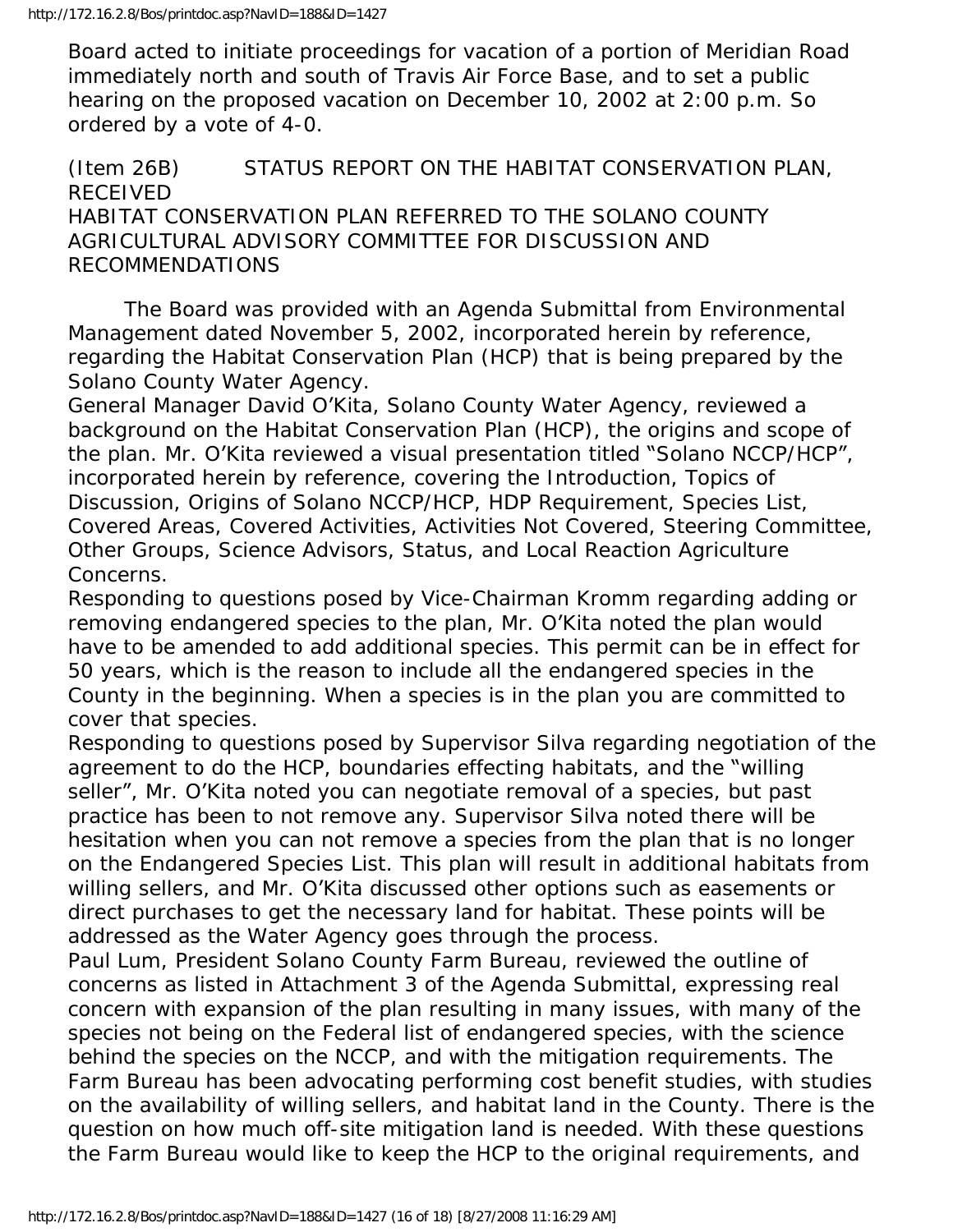is requesting the County remain a non-applicant. Mr. Lum noted costs associated with the HCP could result in higher permit costs to the public, and requested that Farmers and Ranchers never be required to become an applicant to the HCP.

Responding to questions posed by Vice-Chairman Kromm regarding the County signing on as an applicant after the plan is adopted, and the County incurring costs if it is an applicant, Mr. O'Kita suggested if the County wants to be an applicant to sign on now since signing on after would be difficult. Costs would only occur if the County had to mitigate its own activities such as roadside drainage, relative to land use the costs would be passed on to permit applicants.

Director of Environmental Management Birgitta Corsello outlined some areas where fees could be increased as a result of costs associated with this plan. Responding to questions posed by Vice-Chairman Kromm to ensure farmers never become applicants, Mr. Lum noted the increase in regulations to the farmers, and wants to make sure that the County is aware of the concerns of the farmers. There is a concern that the County may sign on to the HCP as Yolo County did, and noted trends increasing regulations on farmers. Responding to questions posed by Supervisor Thomson regarding Yolo County being a partner on the HCP, Mr. O'Kita noted in Yolo County the process has been going on for 8 to 10 years, and that Yolo County is a partner with the cities. Solano County may be less inclined to join since there is not the development in the unincorporated area.

Ms. Corsello outlined areas that are not included in the HCP, risks of not being a partner, the pre-negotiated exchange rate included in the plan, and reviewed some of the outstanding questions that will be answered during development of the plan. Ms. Corsello feels there could be added costs for environmental documents that will be required if the County is not a partner in the report, that in the future we will be dealing with air quality emissions, with storm water pollution prevention and tail water issues relating to agricultural activities. Environmental issues will become more complicated in the future. Donna Harr, Solano County Citizens Alliance, voiced concern with added regulations and how they are applied to the farmers lands, feels control of the land is the issue. The HCP will take local control away from the Board of Supervisors, and Ms. Harr wants to see the least amount of control while remaining under the jurisdiction of the elected officials. We need to consider the implications and how they will affect us as a County and the agricultural community over the next 50 years.

Mike Regan, Government Affairs Director Vacaville Chamber of Commerce, voiced concern with the voluntary expansion of the HCP to added species and areas without consideration of the economic consequences. Mr. Regan believes the Board should be making the decisions regarding the expansion of the HCP. There are many entities concerned if a large portion of agricultural land is removed from production, and requested higher level negotiations for added benefits to the County be conducted.

On motion of Supervisor Thomson and seconded by Supervisor Silva, the Board acted to refer this matter to the Agricultural Advisory Committee for discussion